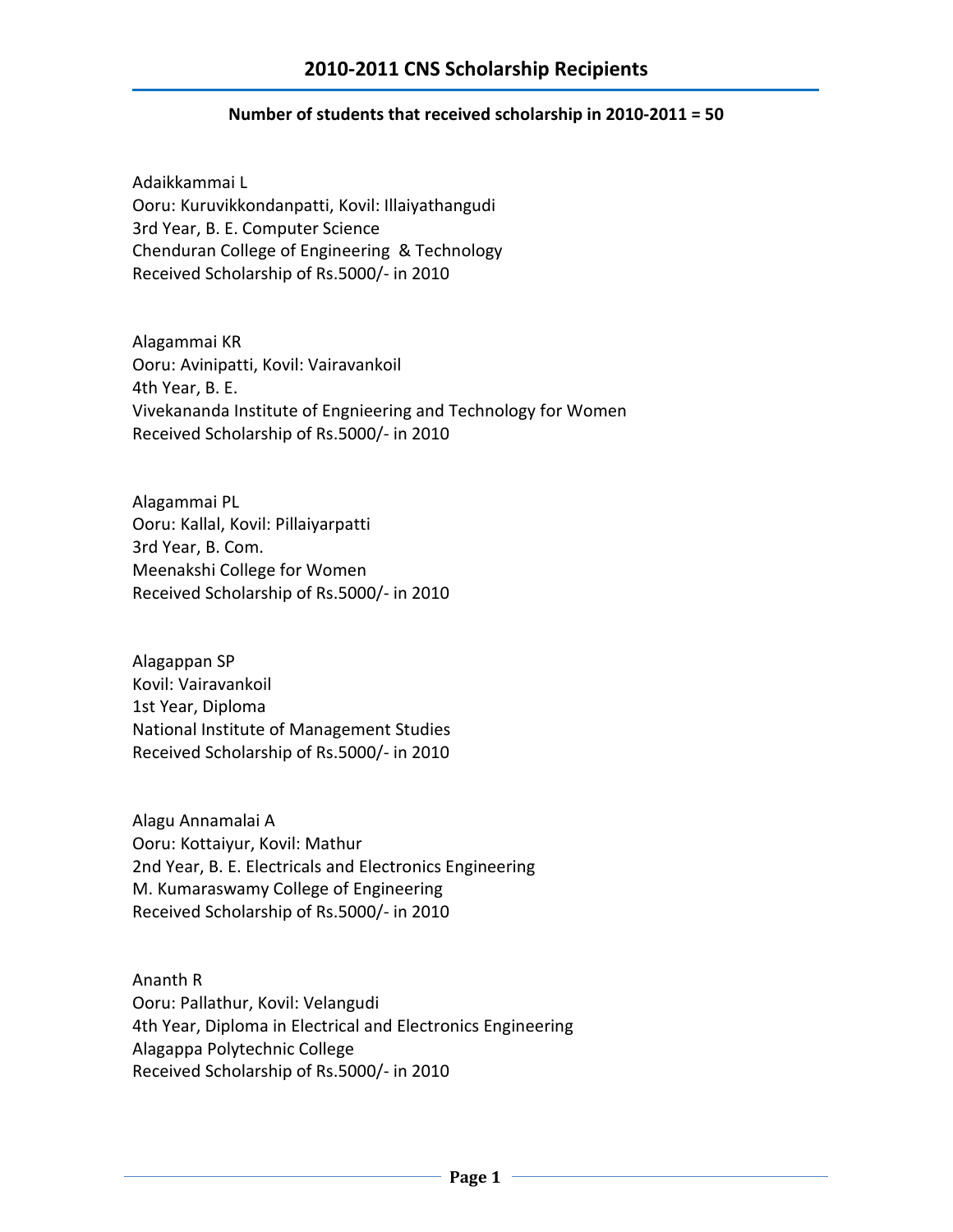Annapoorani K Ooru: Rayavaram, Kovil: Mathur 3rd Year, B. E. Computer Science Karpaga Vinayaga Engineering College Received Scholarship of Rs.5000/- in 2010

Ashwin C Ooru: Thenipatti, Kovil: Illaiyathangudi 4th Year, B. E. Mechanical Engineering Hindustan College of Engineering Received Scholarship of Rs.5000/- in 2010

Balasubramanian D Ooru: Aravayal, Kovil: Illaiyathangudi 3rd Year, Diploma in Electronics and Communication Engineering Annamalai Polytechnic College Received Scholarship of Rs.5000/- in 2010

Chithiraiselvan S Ooru: O Siruvayal, Kovil: Illaiyathangudi 4th Year, B. E. Shanmuganathan Engineering College Received Scholarship of Rs.5000/- in 2010

Chitra S Ooru: Melaisivapuri, Kovil: Pillaiyarpatti 2nd Year, B. Com. Cauvery College for Women Received Scholarship of Rs.5000/- in 2010

Dinesh RM Ooru: Kottaiyur, Kovil: Illaiyathangudi 3rd Year, B. E. National Engieering College Received Scholarship of Rs.5000/- in 2010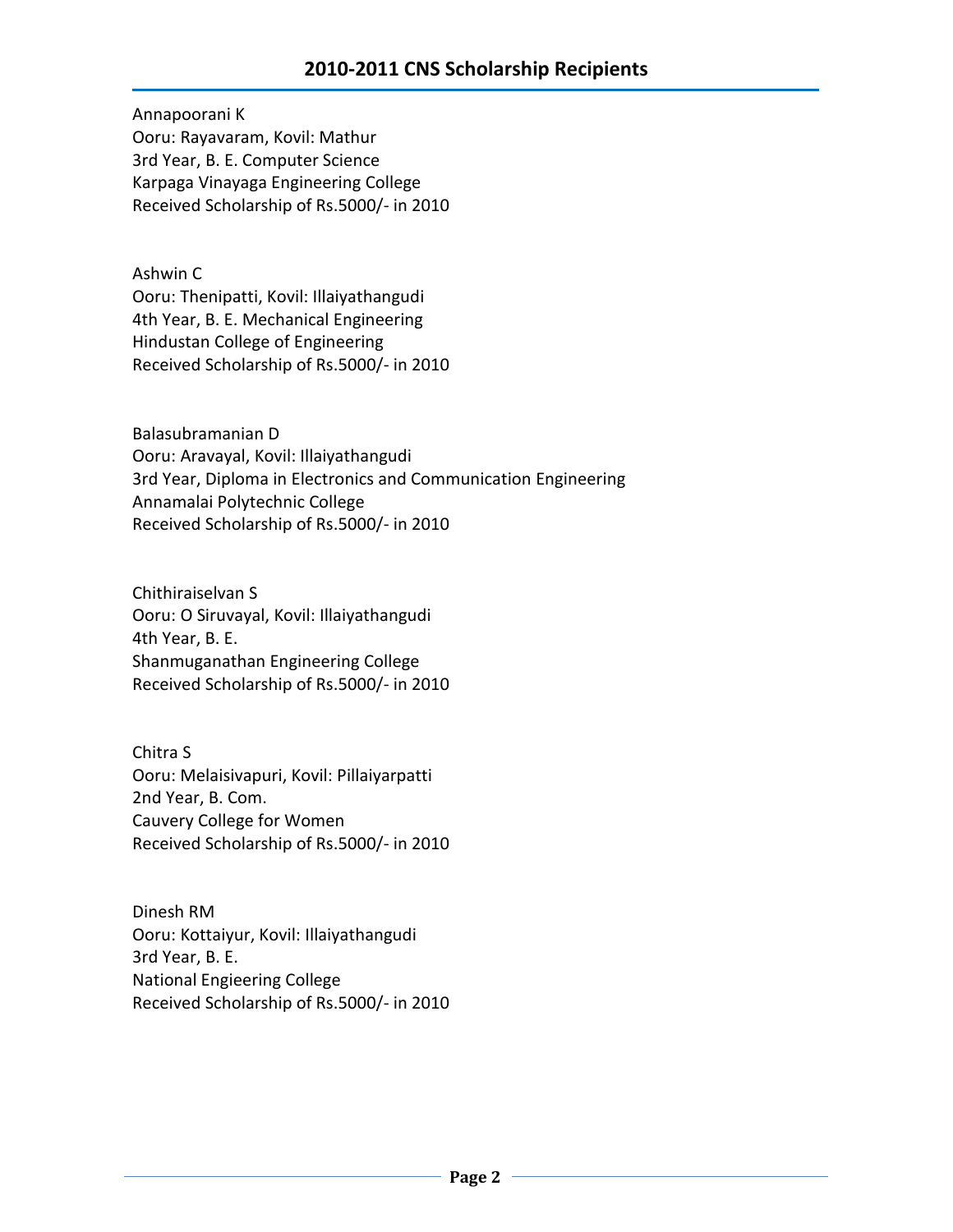Ganesh K Ooru: Avinipatti, Kovil: Illaiyathangudi 4th Year, B. E. Electricals and Electronics Engineering M.P.N.M.J. Engineering College Received Scholarship of Rs.5000/- in 2010

Gomathi L Ooru: Shanmuganathapuram, Kovil: Mathur 2nd Year, B. Com, [C.A.] Seetha Lakshmi Achi College for Women Received Scholarship of Rs.5000/- in 2010

Janaki L

Ooru: Kuruvikkondanpatti, Kovil: Illaiyathangudi 3rd Year, B. Tech. Information Technology Chenduran College of Engineering & Technology Received Scholarship of Rs.5000/- in 2010

Janaki V Ooru: Rayavaram, Kovil: Vairavankoil 2nd Year, B. E. Electronics and Communication Engineering Arignar Anna Institute of Science and Technology Received Scholarship of Rs.5000/- in 2010

Janaki @ Abirami I Ooru: Devakottai, Kovil: Iranikoil 1st Year, B. Sc. Computer Science Sri Saratha Nikethan College for Women Received Scholarship of Rs.5000/- in 2010

Karthick TR Ooru: Ulamgampatti, Kovil: Illaiyathangudi 2nd Year, Diploma Chenduran College of Engineering & Technology Received Scholarship of Rs.5000/- in 2010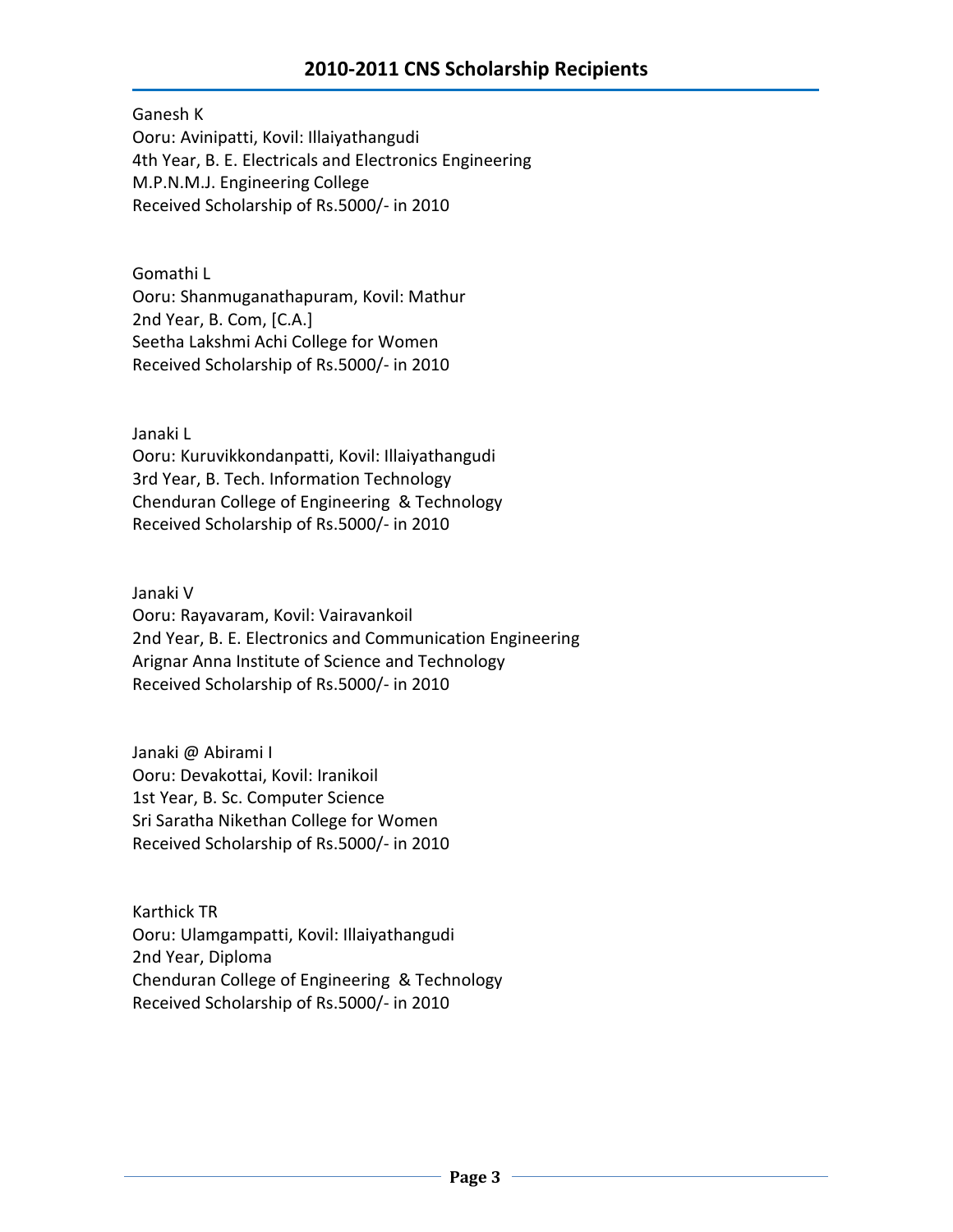Kasiraja PL Ooru: Vegupatti, Kovil: Mathur 4th Year, B. E. Mechanical Engineering Odaiyappa College Of Engineering & Technology Received Scholarship of Rs.5000/- in 2010

Kaveri S Ooru: Rayavaram, Kovil: Vairavankoil 4th Year, B. E. Computer Science Thiagarajar College of Engineering Received Scholarship of Rs.5000/- in 2010

Lakshmi A

Ooru: Shanmuganathapuram, Kovil: Illaiyathangudi 3rd Year, B. Sc. Applied Micro Biology Meenakshi Mission Hospital College Received Scholarship of Rs.5000/- in 2010

Makesh Kannan C Ooru: Mathagupatti, Kovil: Mathur 3rd Year, B. E. Mechanical Engineering Mount Zion College of Engineering & Technology Received Scholarship of Rs.5000/- in 2010

Manickam S Ooru: Rayavaram, Kovil: Vairavankoil 3rd Year, B. E. Mechanical Engineering Thiagarajar College of Engineering Received Scholarship of Rs.5000/- in 2010

Meenakshi MU Ooru: Nachiapuram, Kovil: Pillaiyarpatti 4th Year, B. Tech. Information Technology Prathyusha Institute of Technology Received Scholarship of Rs.5000/- in 2010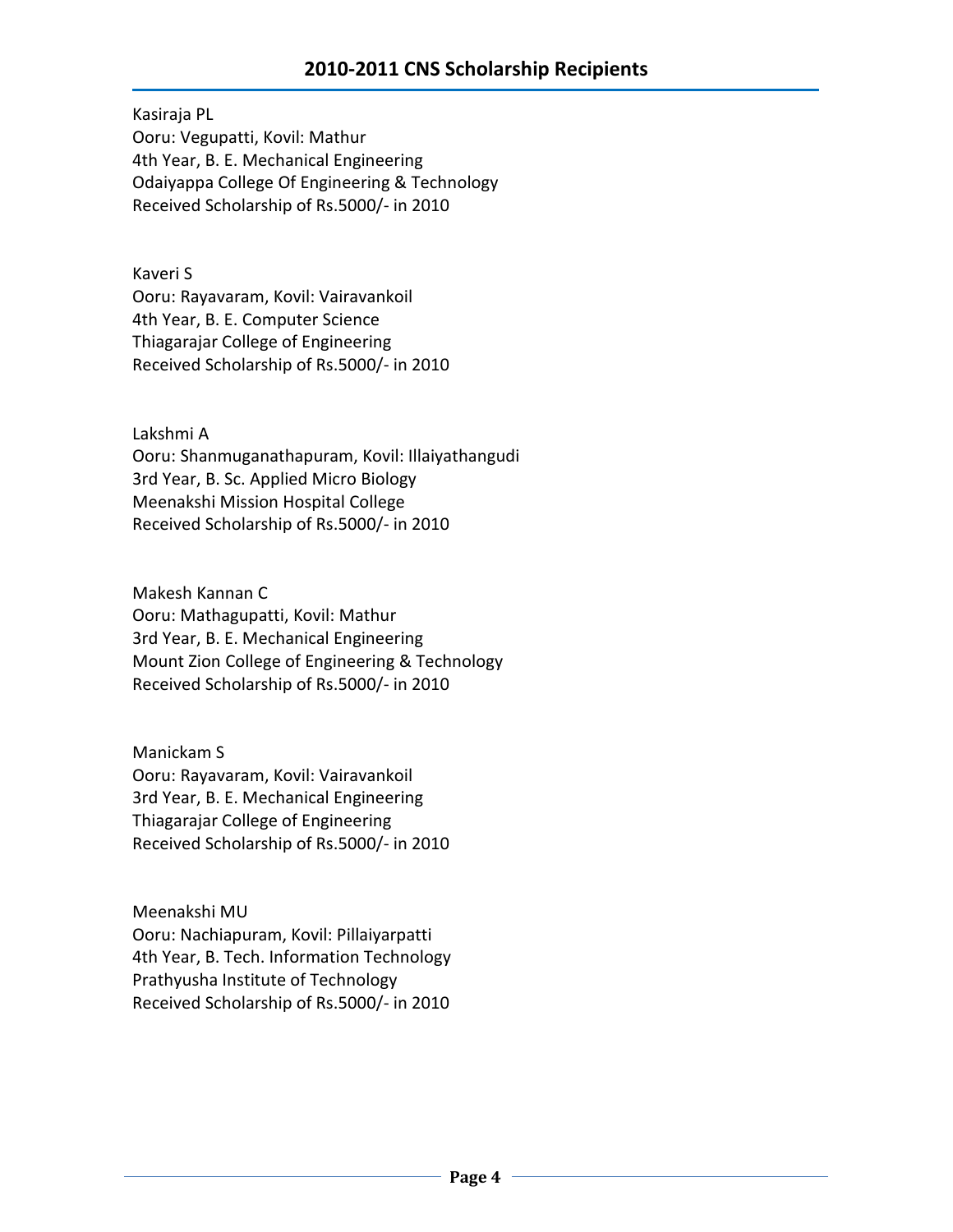Meyyammai M Ooru: Karaikudi, Kovil: Pillaiyarpatti 2nd Year, Diploma in Electronics and Communication Engineering Alagappa Polytechnic College Received Scholarship of Rs.5000/- in 2010

Meyyappan PL Ooru: Pallathur, Kovil: Iranikoil 3rd Year, B. E. Electronics and Communication Engineering Shanmuganathan Engineering College Received Scholarship of Rs.5000/- in 2010

Muthu Meenal K Ooru: Kilasevalpatti, Kovil: Nemamkoil 3rd Year, B. C. A. St. Josephs College For Women Received Scholarship of Rs.5000/- in 2010

Muthu Priya S Ooru: Venthanpatti, Kovil: Illaiyathangudi 1st Year, B. C. A. J.J. College of Arts and Science Received Scholarship of Rs.5000/- in 2010

Muthuganesh S Ooru: Karaikudi, Kovil: Iranikoil 4th Year, B. Tech. Kalasalingam Engineering College Received Scholarship of Rs.5000/- in 2010

Muthuraman N Ooru: Valayapatti, Kovil: Illaiyathangudi 4th Year, B. E. Institute of Road and Transport Technology Received Scholarship of Rs.5000/- in 2010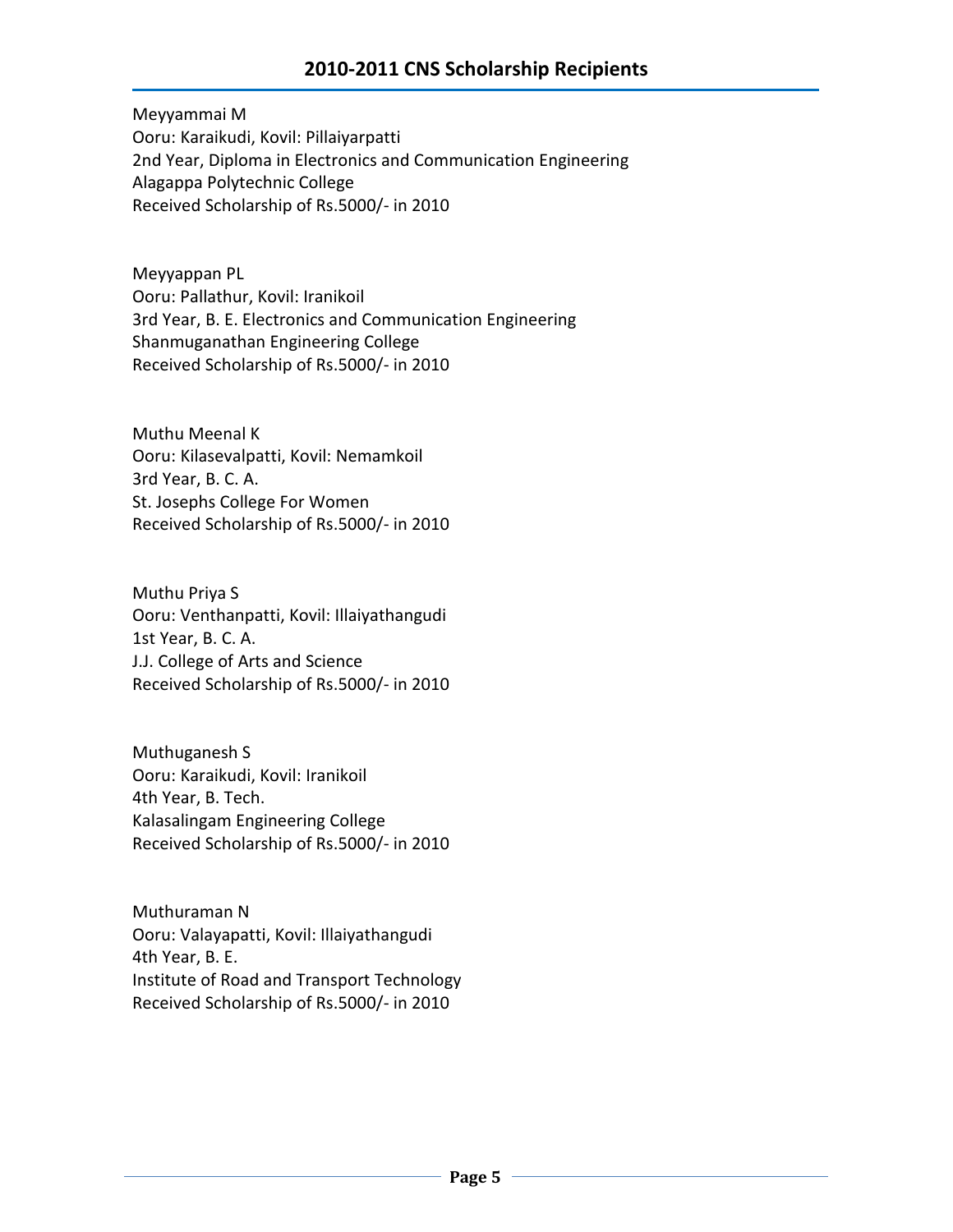Petha Perumal C Ooru: Shanmuganathapuram, Kovil: Illaiyathangudi 2nd Year, B. E. Electronics and Instrumentation Engineering K.L.N. College of Engineering Received Scholarship of Rs.5000/- in 2010

Priyanka M Ooru: Melaisivapuri, Kovil: Vairavankoil 3rd Year, B. E. Jayaram College of Engineering And Technology Received Scholarship of Rs.5000/- in 2010

Ramanathan B Ooru: Nattarasankottai, Kovil: Illaiyathangudi 3rd Year, B. E. Electronics and Communication Engineering St. Michael College of Engineering & Technology Received Scholarship of Rs.5000/- in 2010

Saranya P Ooru: P. Alagapuri, Kovil: Mathur 3rd Year, B. Sc. Mathematics Arumugam Pillai Seethai Ammal College Received Scholarship of Rs.5000/- in 2010

Shanmuga Sundaram S Ooru: Nerkuppai, Kovil: Illaiyathangudi 4th Year, B. E. Electronics and Communication Engineering M.A.M. College of Engineering Received Scholarship of Rs.5000/- in 2010

Sharmila S Ooru: Aranmanai Siruvayal, Kovil: Surakuddi 3rd Year, B. E. Electronics and Communication Engineering Kongu Engineering College Received Scholarship of Rs.5000/- in 2010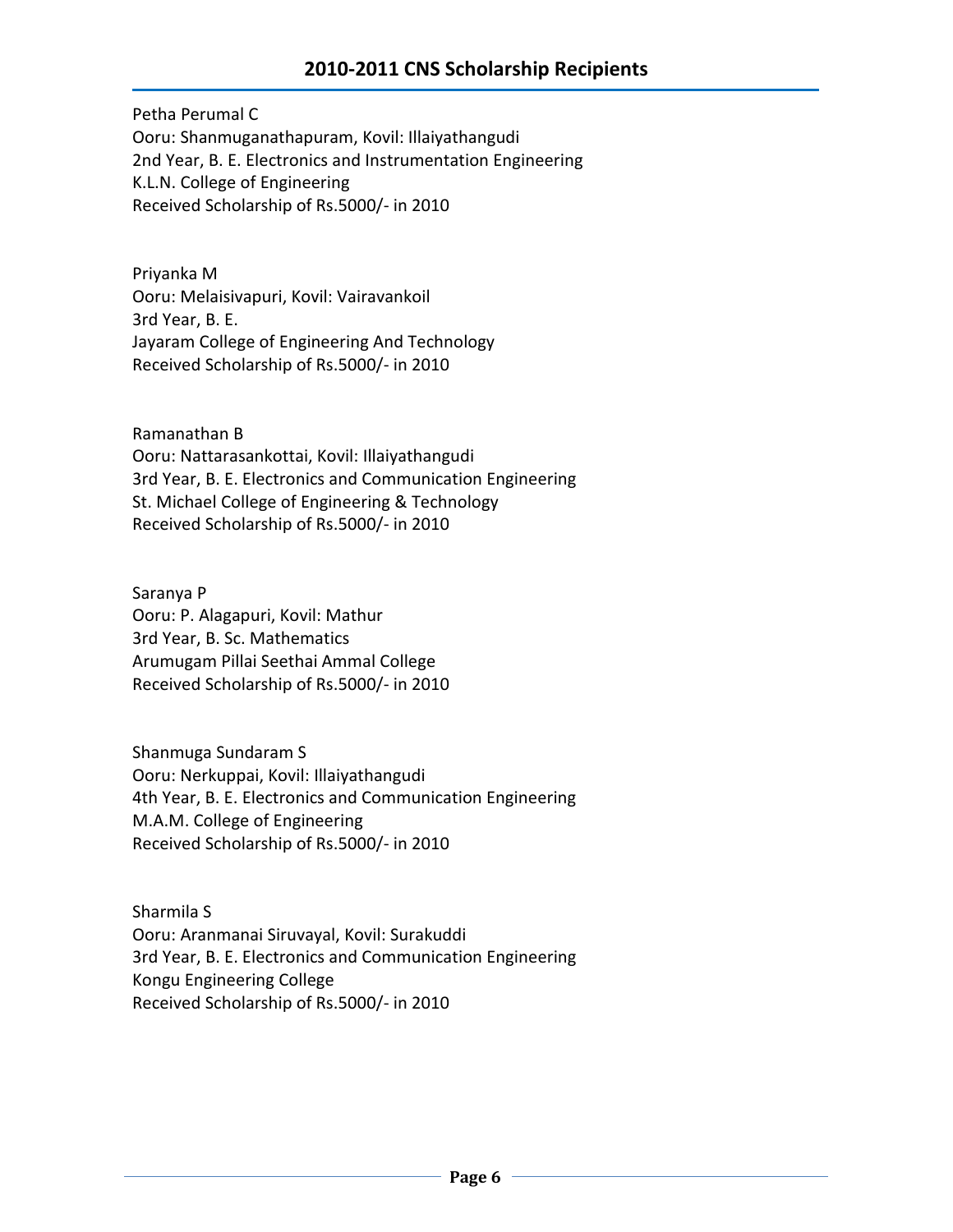Sivagami R Ooru: Kandaramanickkam, Kovil: Pillaiyarpatti 1st Year, B. E. Annamalai University Received Scholarship of Rs.5000/- in 2010

Sivagami V Ooru: Kadiyapatti, Kovil: Illaiyathangudi 3rd Year, B. Sc. Mathematics Cauvery College for Women Received Scholarship of Rs.5000/- in 2010

Somasundaram SP Ooru: Amaravathiputhur, Kovil: Pillaiyarpatti 3rd Year, B. E. Electronics and Communication Engineering Shanmuganathan Engineering College Received Scholarship of Rs.5000/- in 2010

Sriram A Ooru: Rayavaram, Kovil: Illaiyathangudi 1st Year, B. E. Mount Zion College of Engineering & Technology Received Scholarship of Rs.5000/- in 2010

Subramanian RM Kovil: Mathur 4th Year, B. Tech. Prist University Received Scholarship of Rs.5000/- in 2010

Subramaniyan PL Ooru: Pallathur, Kovil: Iranikoil 4th Year, B. E. Electronics and Communication Engineering R.V.S. College of Engineering Of Technology Received Scholarship of Rs.5000/- in 2010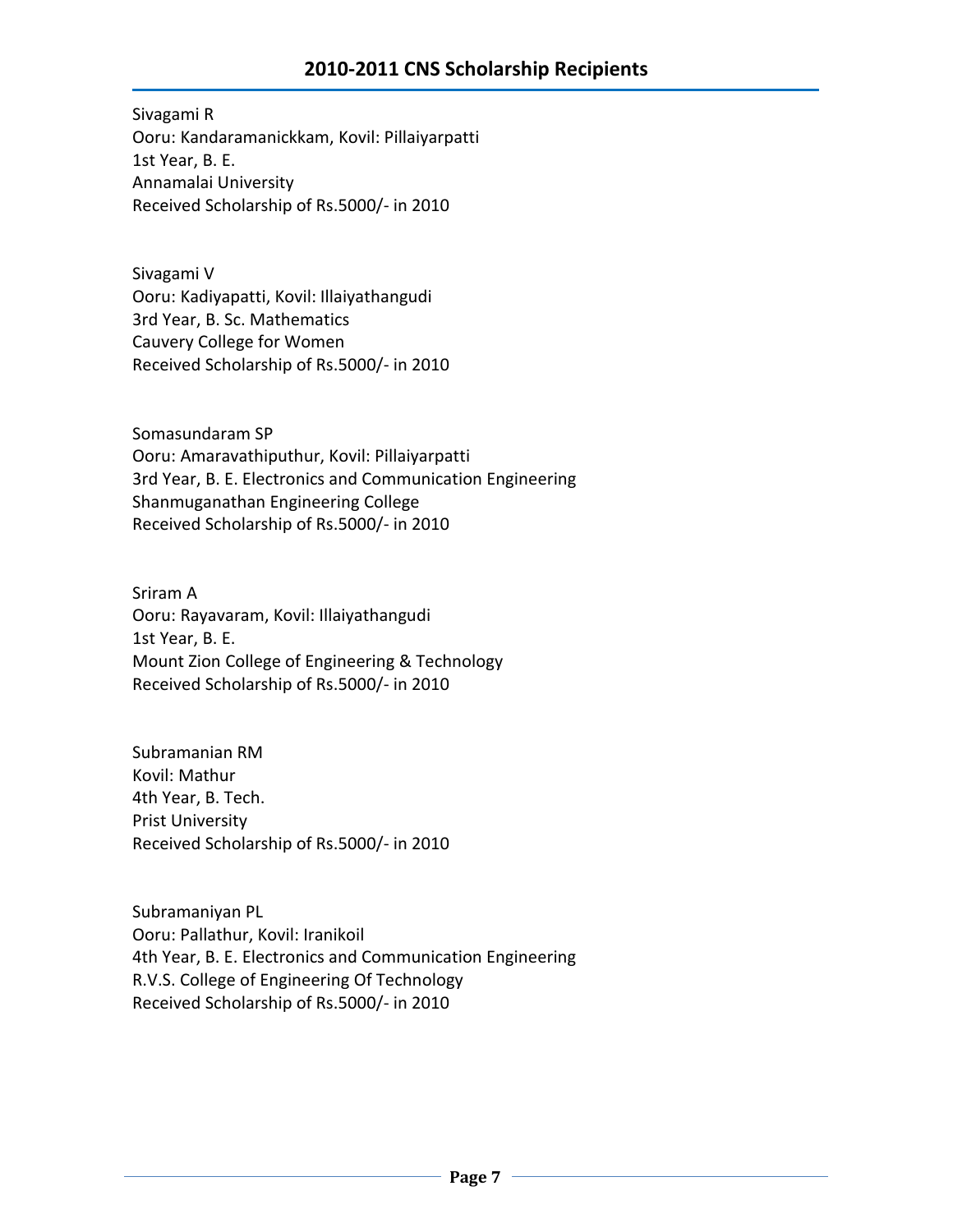Suganya RM Ooru: Melaisivapuri, Kovil: Pillaiyarpatti 11th Std Year, High School Lions Matriculation Higher Secondary School Received Scholarship of Rs.5000/- in 2010

Sugasni RM Ooru: Melaisivapuri, Kovil: Pillaiyarpatti 11th Std Year, High School Lions Matriculation Higher Secondary School Received Scholarship of Rs.5000/- in 2010

Sundaram A Ooru: Rangiyam, Kovil: Nemamkoil 3rd Year, B. E. Electronics and Communication Engineering Anna University Received Scholarship of Rs.5000/- in 2010

Thangameena V Ooru: Nattarasankottai, Kovil: Surakuddi 1st Year, Diploma in Electronics and Communication Engineering N.P.R. Polytechnic College Received Scholarship of Rs.5000/- in 2010

Thenmozhi P Ooru: Thiruvarur, Kovil: Illaiyathangudi 3rd Year, B. E. Computer Science Anjalaiammal Mahalingam Engineering Received Scholarship of Rs.5000/- in 2010

Vairavar S Ooru: Kulipirai, Kovil: Mathur 1st Year Chenduran College of Engineering & Technology Received Scholarship of Rs.5000/- in 2010